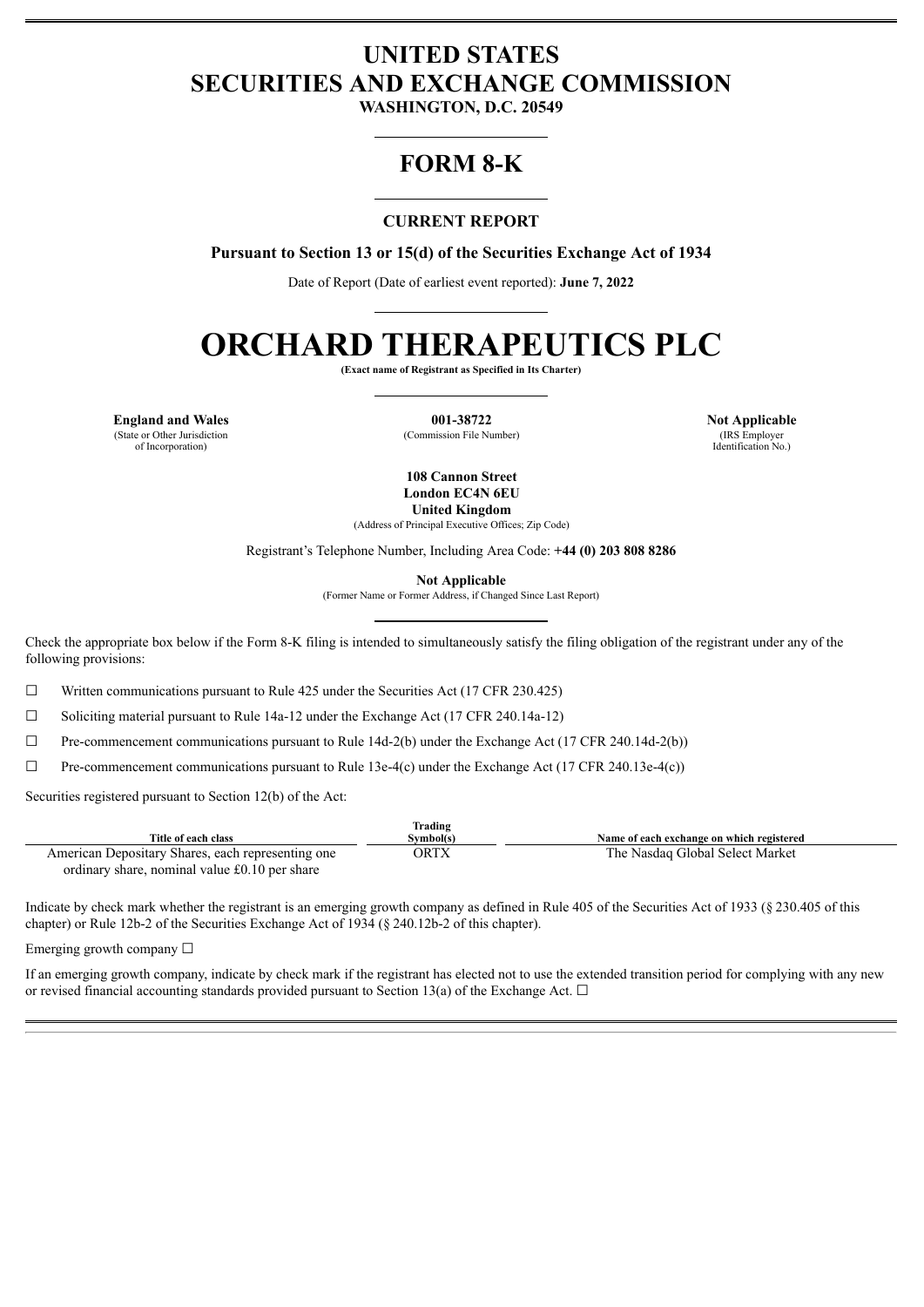#### **Item 5.07 Submission of Matters to a Vote of Security Holders.**

On June 7, 2022, Orchard Therapeutics plc (the "Company") held its 2022 Annual General Meeting (the "Annual General Meeting"). At the Annual General Meeting, all the resolutions set out in the Notice of Annual General Meeting (the "Notice") sent to shareholders and filed in the Company's definitive proxy statement on Schedule 14A with the U.S. Securities and Exchange Commission on April 27, 2022 (the "Proxy Statement") were duly proposed and passed.

The matters presented for a vote, which are described in additional detail in the Notice and Proxy Statement, and the results of each resolution are listed below. Votes "Withheld" constitute abstentions.

| 47,472,084<br>50,230,816<br>47,482,330<br>To re-appoint PricewaterhouseCoopers LLP, a United Kingdom entity, as U.K. statutory<br>51,039,963 | 3,844,852<br>1,088,511<br>3,830,131 | 103,737<br>101,346<br>108,212 |
|----------------------------------------------------------------------------------------------------------------------------------------------|-------------------------------------|-------------------------------|
|                                                                                                                                              |                                     |                               |
|                                                                                                                                              |                                     |                               |
|                                                                                                                                              |                                     |                               |
|                                                                                                                                              | 353,125                             | 27,585                        |
| To ratify the appointment of PricewaterhouseCoopers LLP, a Delaware limited liability<br>51,040,465                                          | 312,833                             | 67,375                        |
| To authorize the Audit Committee to determine the Company's auditors' remuneration for 50,975,749                                            | 297,941                             | 146,983                       |
| 50,936,554                                                                                                                                   | 403,178                             | 80,941                        |
| 47,665,777                                                                                                                                   | 3,641,339                           | 113,557                       |
| To receive and approve the Company's U.K. statutory directors' remuneration report for<br>48,023,460                                         | 3,247,147                           | 150,066                       |
| 47,965,263                                                                                                                                   | 3,334,672                           | 120,738                       |
|                                                                                                                                              |                                     |                               |
|                                                                                                                                              |                                     |                               |

(d) Exhibits.

**Exhibit**

**Number Description**<br>104 **Cover page interactive data file (embedded within the Inline XBRL docume** Cover page interactive data file (embedded within the Inline XBRL document)